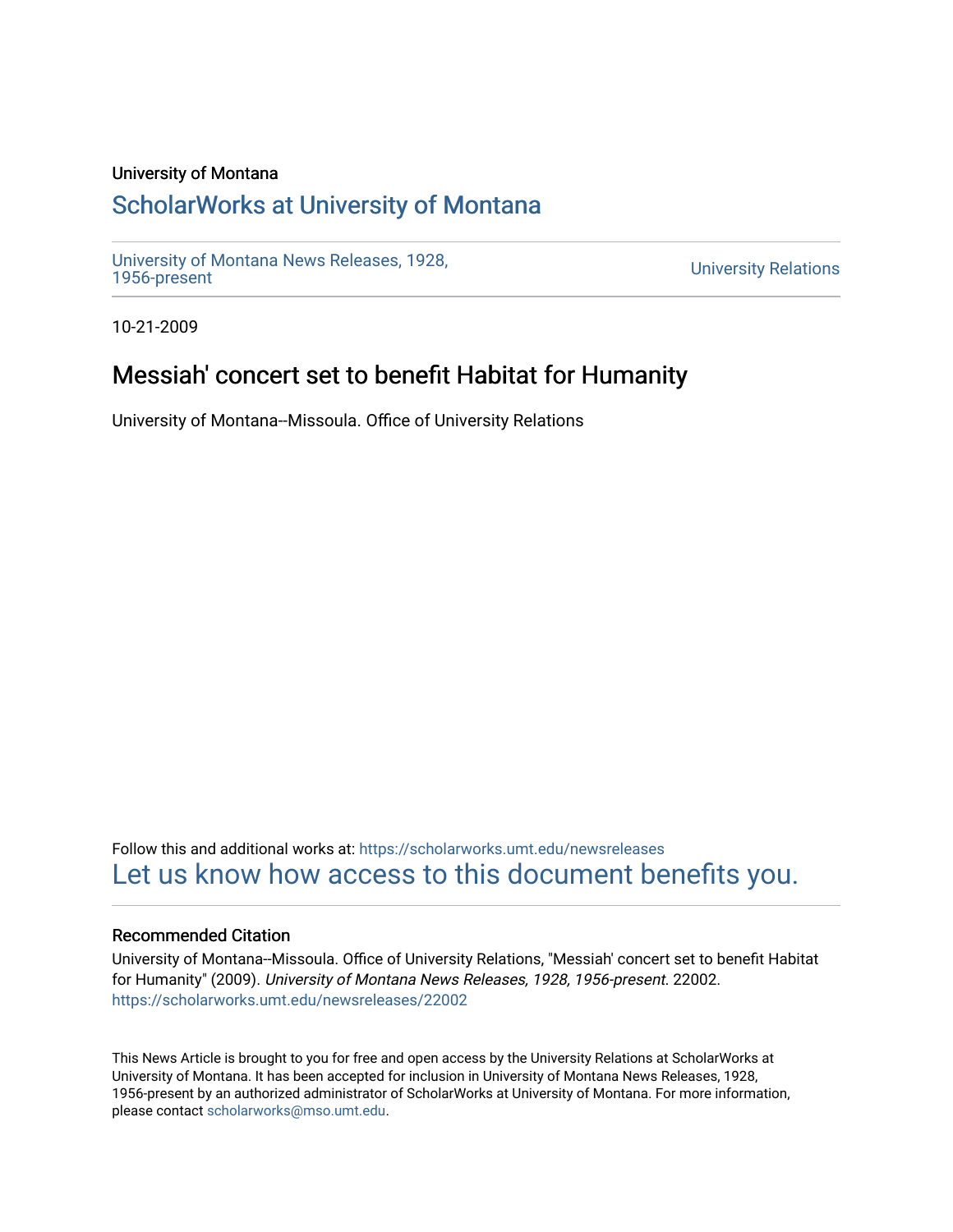

UNIVERSITY RELATIONS • MISSOULA. MT 59812 • 406.243.2522 • FAX: 406.243.4520

## <u>N E W S R E L E A S E</u>

Oct. 21,2009

**Contact:** Habitat for Humanity of Missoula, 406-549-8210; Adjunct Assistant Professor Nancy Cooper, UM Department of Music, 406-243-2080.

#### **'MESSIAH' CONCERT SET TO BENEFIT HABITAT FOR HUMANITY**

#### **MISSOULA -**

Community voices can join with professional musicians to perform Handel's "Messiah" on Sunday, Nov. 29. at The University of Montana.

The 14th annual event to raise funds for Habitat for Humanity of Missoula begins at 7:30 p.m. in the University Theatre. There is no charge for admission, but freewill donations will be accepted at the door.

The fundraiser brings together professional soloists, a 30-piece orchestra and a community choir of about 100 members for the hour-long performance each year.

This year's "Messiah" concert will be conducted by UM music Associate Professor Luis Millán.

Singers who would like to join the performance as community choir members can collect pledges to participate. A minimum pledge total of \$75 for adults and \$40 for students is needed to perform in the concert. Those who collect the most pledges will receive prize packages. For pledge sheets and more information, go to<http://www.habitatmsla.org>or call Habitat for Humanity of Missoula at 406-549-8210.

Two voluntary rehearsals will be held from 1:30 to 3:30 p.m. Nov. 15 and Nov. 22 at the Holy Spirit Episcopal Church Parish Hall, located at 130 S. Sixth St. E. in Missoula. A full dress